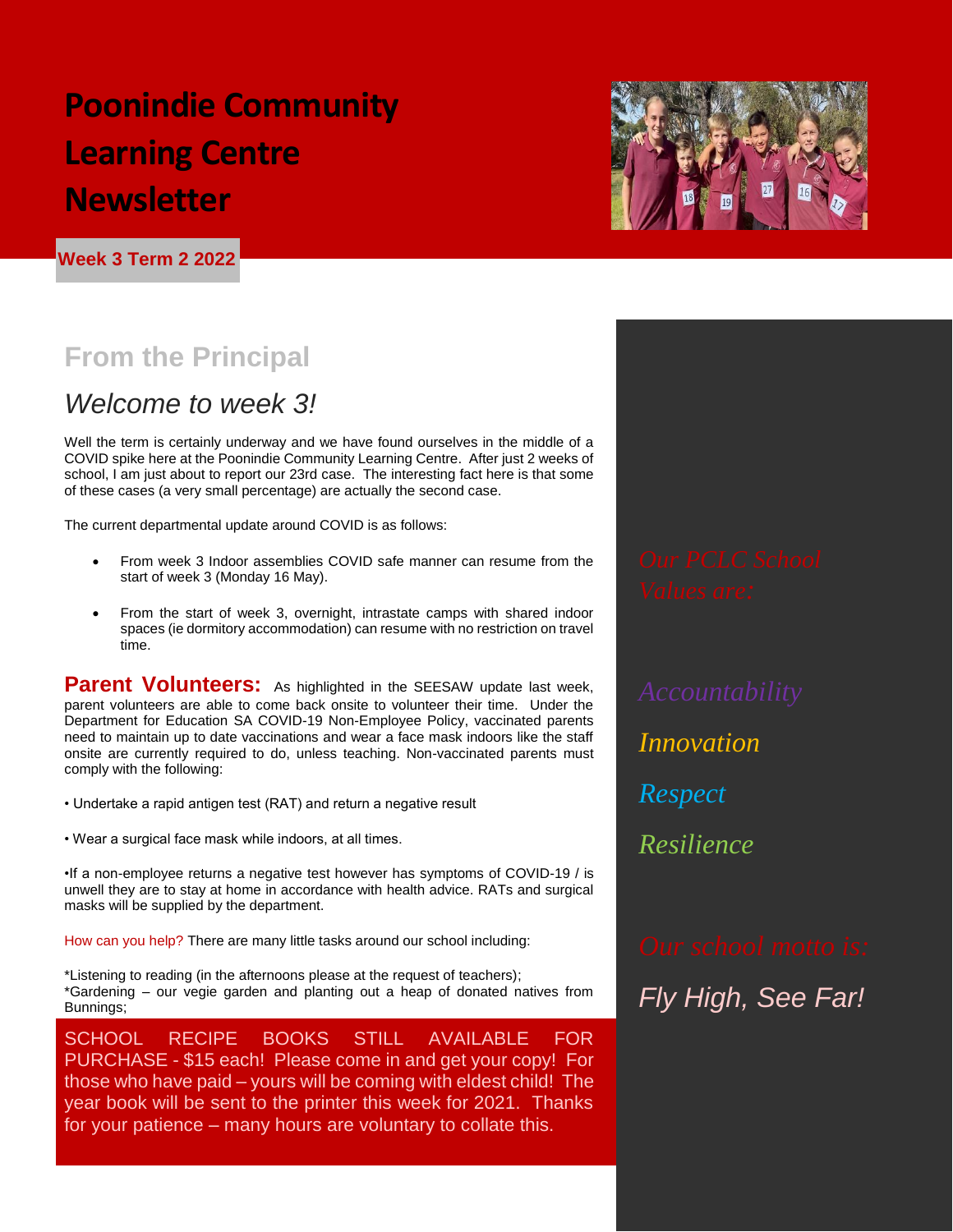\*Covering books in our Library on a Friday – Please see Amber Freeman for direction here;

\*Assisting in the preparation of learning materials as directed by classroom teachers;

\*Organising our Spare Clothes collection and organising donations of needed clothes ie underwear and socks;

\*Assisting Helen Schramm with her craft sessions during recess and lunch periods – please see Helen;

\*Assisting with end of term fundraising events ie whole of school luncheons;

Please speak with your classroom teacher first for in class support and myself for some of the other tasks. We appreciate your support and involvement.

#### **Parent Workshop – Mentally Fit EP**

I am sure many of you have heard about Mentally Fit EP and maybe know of Lain Montgomerie and Sue Berry who are affiliated with this organisation. We were lucky at the AGM to have Sue Berry as a guest speaker. Sue had a granddaughter attend our school last year and would like to give back to our school in the form of offering some parent workshops. The workshops are aimed at empowering you to take charge of your life in difficult times by looking at things differently. We have 3 of our Governing Council members who are interested – we are looking for a few other parents to join (3 or 4 more to make it worthwhile). It might be just what you need to support a friend of family member who is struggling. The dates/times of the workshops are yet to be negotiated when we get the interest – they will be held at our school. Please see Sally!



**NAPLAN update:** Last week was our first week for the National Assessments in Literacy and Numeracy. Well it was an interesting week all round as we had many students absent due to COVID who will be catching up this week. On top of this, on Wednesday there was a power outage (we had planned for this and decided to postpone testing) and Thursday there was a statewide technical disruption right in the middle of the Year 5 Reading assessment – so we had to pause the test and students completed this on Friday!

Our students have shown great strength and bravery over the last week and hand on heart have really done their best. What true little champs! So proud!

### **STUDENT TEACHERS**

We currently have 2 first year Preservice Teachers working with us on a Thursday for the next few weeks. Please welcome Grace Johnson (working in the R/1 Francis class) and Bonnie Puckridge (working in the 2/3 Fitzgerald class). *Best wishes ladies on your teaching block at PCLC*!

#### **Poonindie Community Learning Centre – Governing Council**

The next Governing Council Meeting will be Monday 4th of June, 7.00pm. Meeting nights have changed to Mondays.

Have a fantastic week everyone! Please remember to let the school know ASAP if your child tests positive to COVID-19.

*Sally Cormack – Principal*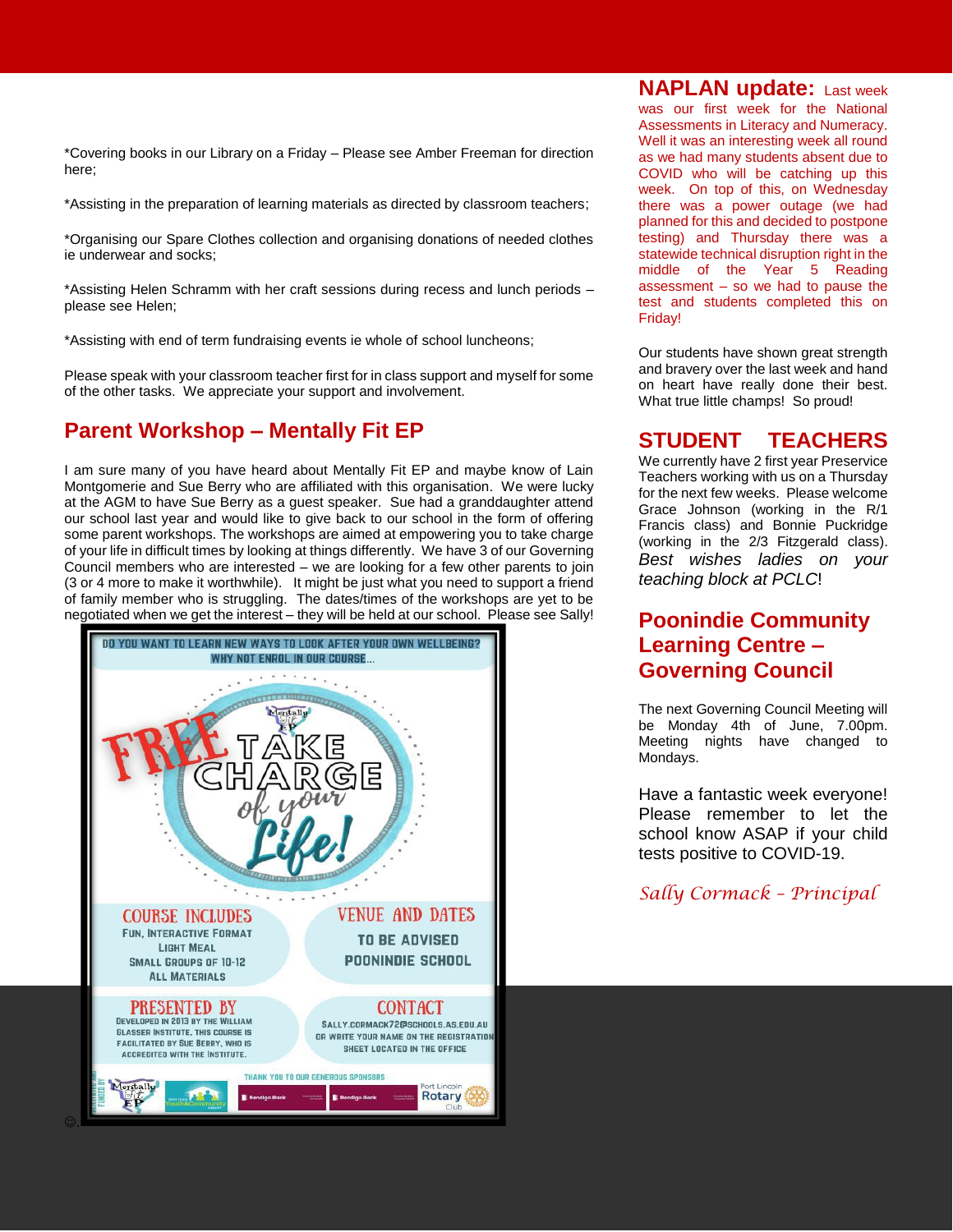## **SUNFLOWER STILL LIFE PAINTINGS**



How many of you recognise this piece of art work of Van Gogh? Van Gogh was a Dutch Post-Impressionist painter who became one of the most famous and influential figures in Western art history. In a decade, he created about 2,100 artworks, including this one 'Sunflowers'. On Friday in Mrs Cormack's R-1 art class, students studied real sunflowers that we have been caring for and then we did some still life paintings! Check these beauties out!

R/1 Francis and R/1 Butler classes



*6 Steps To Increase Your Child's Math Achievement And Make Math Fun -* Jo Boaler, Stanford University CEO: youcubed

- 1. Never praise children by telling them they are 'smart'. This may seem encouraging but it is a fixed ability message. When children are told they are smart they often feel good, but later on if they struggle or fail something, they think they are not so smart. Praise for effort and what they have done.
- 2. Never share stories of math failure or even dislike. Research has shown that if parents tell children that they were not good at math at school, their achievement went down.
- 3. Always praise mistakes and say that you are really pleased that your child is making them. Research has shown that our brains grow the most when we make mistakes.
- 4. Encourage children to work on problems that are challenging for them, so that they can make mistakes. Keep telling them that struggle is important and to have a go first before asking for help.
- 5. When you help your children, do not lead them through work step by step, as this takes away important learning opportunities for them. It would be more helpful to ask your child to draw the problem out, or restate the problem in their own words.
- 6. Encourage drawing whenever you can. The whole of mathematics could be taught visually, which would help

millions of children. Mathematicians draw all of the time, they do this because sketching out a problem helps them to see the mathematical ideas.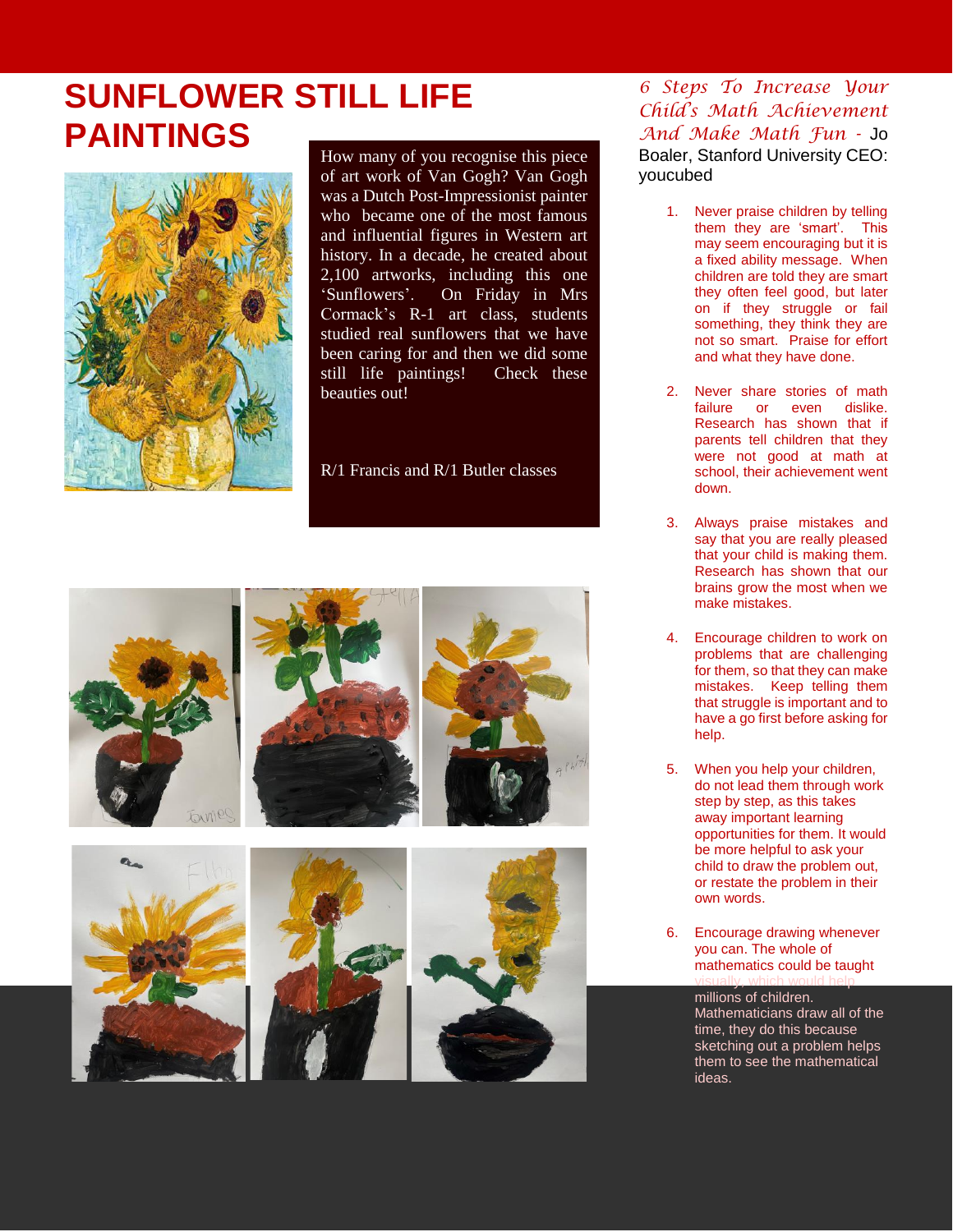# **SAPSASA CROSS COUNTRY NEWS:**

We had a great day at Pioneer Park with other schools from around the area. The students showed great sportsmanship and I was very proud to have our Poonindie students there. The results are:

Racing 2kms

Gabriel 3rd

Tessa 5th

Mia 10th

Racing 3kms

Solomon 4th

Jarran 1st

River 18th

We are very proud of all their efforts, all students ran their best and multiple personal bests were broken! You should be super proud of yourselves. Mrs Letton.

## **PASTORAL CARE NEWS**

#### Hi everyone,

Last week I attended a SMG conference in Adelaide. It was a great opportunity to connect with other Pastoral Care Workers across the state and hear stories of how they are supporting wellbeing for students, staff and communities in their schools. We also had a guest speaker during the 2 days; my favourite was a lady from America via Zoom "Lori Desautel" who talked on trauma and how all of us need to have support negotiating our trauma to be in the best space to learn. She is coming to Australia in September and I am hoping to see her speak in person. Please feel free to look her up – its well worth the investment. <https://www.youtube.com/user/loridesautels>

I am looking forward to getting back into life at Poonindie School and the activities at recess time. Take Care – Helen



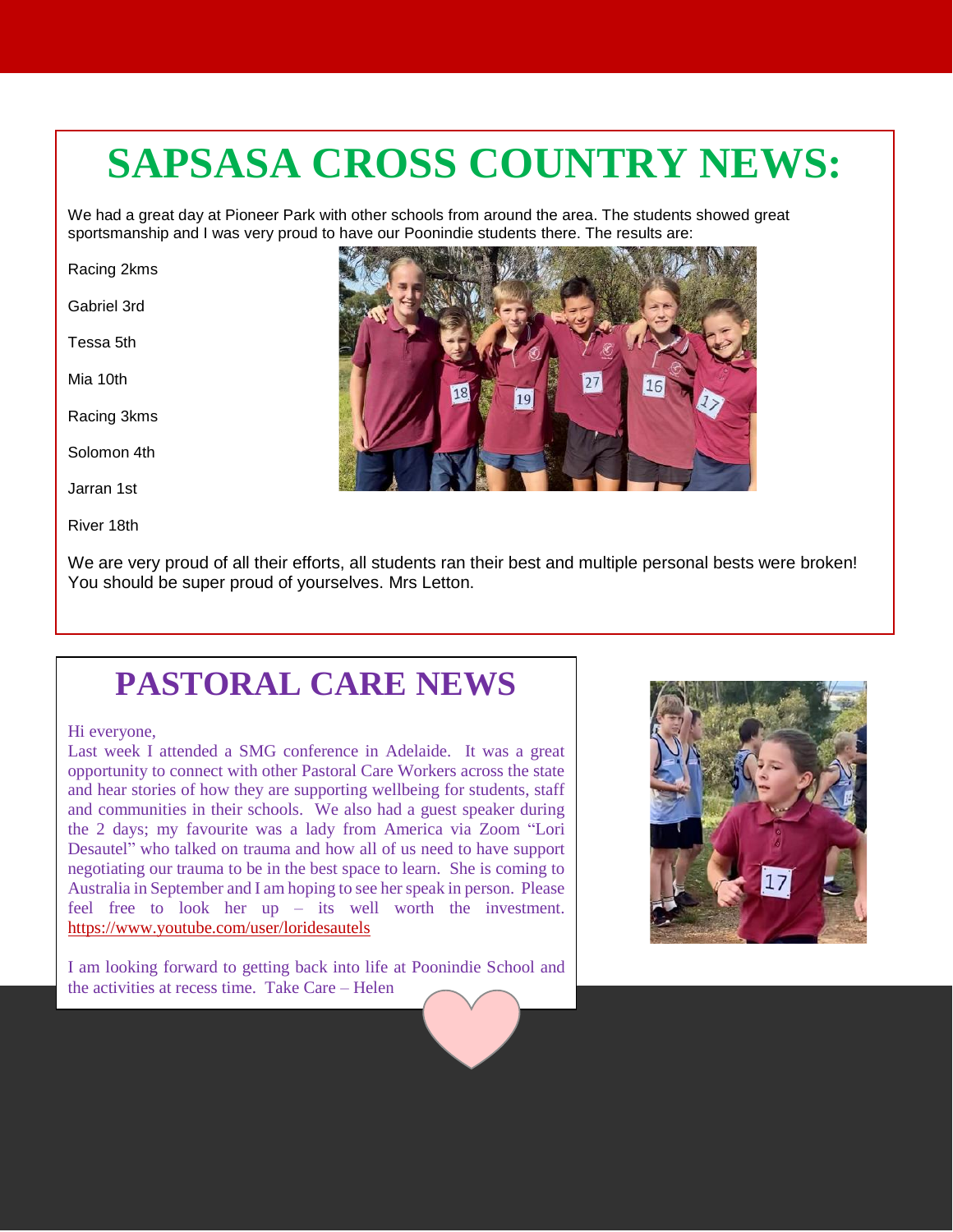|                            | <u>Term 2 Calendar Poonindie Community Learning Centre</u>                                                                           |                                                                    |                                                                     |                                                |                                                     |  |
|----------------------------|--------------------------------------------------------------------------------------------------------------------------------------|--------------------------------------------------------------------|---------------------------------------------------------------------|------------------------------------------------|-----------------------------------------------------|--|
|                            | <b>Monday</b>                                                                                                                        | <b>Tuesday</b>                                                     | Wednesday                                                           | <b>Thursday</b>                                | <b>Friday</b>                                       |  |
| $\boldsymbol{\mathcal{L}}$ | $2^{nd}$ May<br><b>PUPIL FREE DAY with</b><br><b>LGPS</b><br><b>TEACHING AND</b><br><b>LEARNING CYCLE</b><br><b>CORWIN - writing</b> | $3rd$ May<br>Day 1 Term 2-<br><b>Students Return to</b><br>school! | 4 <sup>th</sup> May<br>Sally and Kim out for<br>Leadership Training | 5th May                                        | 6 <sup>th</sup> May                                 |  |
|                            | <b>PL Education Office</b>                                                                                                           |                                                                    | <b>Staff Meeting</b>                                                |                                                |                                                     |  |
| $\overline{2}$             | 9th May<br><b>NAPLAN</b><br>Week 1                                                                                                   | 10th May                                                           | 11th May                                                            | 12th May                                       | 13th May<br><b>SAPSASSA Cross</b><br><b>Country</b> |  |
|                            |                                                                                                                                      |                                                                    | <b>Staff Meeting</b>                                                | <b>Governing Council</b><br><b>Meeting 7pm</b> |                                                     |  |
|                            | 16 <sup>th</sup> May                                                                                                                 | $17th$ May                                                         | 18 <sup>th</sup> May                                                | 19th May                                       | 20th May                                            |  |
| $\overline{\mathbf{3}}$    | <b>NAPLAN</b><br><b>Week 2</b>                                                                                                       |                                                                    |                                                                     |                                                | <b>ASSEMBLY</b><br>R/1 Butler                       |  |
|                            | 23rd May                                                                                                                             | 24th May                                                           | <b>Staff Meeting</b><br>25th May                                    | 26th may                                       | 27th may                                            |  |
| 4                          |                                                                                                                                      | Fire Drill -<br><b>Evacuation</b>                                  |                                                                     | Sally out for<br><b>Leadership Training</b>    | Sally out for<br>Leadership Training                |  |
|                            |                                                                                                                                      |                                                                    | <b>Staff Meeting</b>                                                |                                                |                                                     |  |
| $5\phantom{1}$             | 30th May<br><b>RECONCILIATION</b><br><b>WEEK</b><br><b>Be Brave make</b><br>change<br><b>RECONCILIATION</b><br><b>WEEK 2022</b>      | $31^{st}$ May                                                      | $1st$ June                                                          | $2nd$ June                                     | 3rd June<br>٠                                       |  |
|                            |                                                                                                                                      |                                                                    | <b>Staff Meeting</b>                                                |                                                |                                                     |  |
|                            | <b>6th June</b><br><b>Governing Council</b>                                                                                          | <b>7th June</b>                                                    | <b>8th June</b>                                                     | 9th June                                       | 10th June                                           |  |
| 6                          | <b>Meeting 7pm</b>                                                                                                                   |                                                                    | <b>Staff Meeting</b>                                                |                                                | <b>ASSEMBLY</b><br>5/6 Letton<br>class              |  |